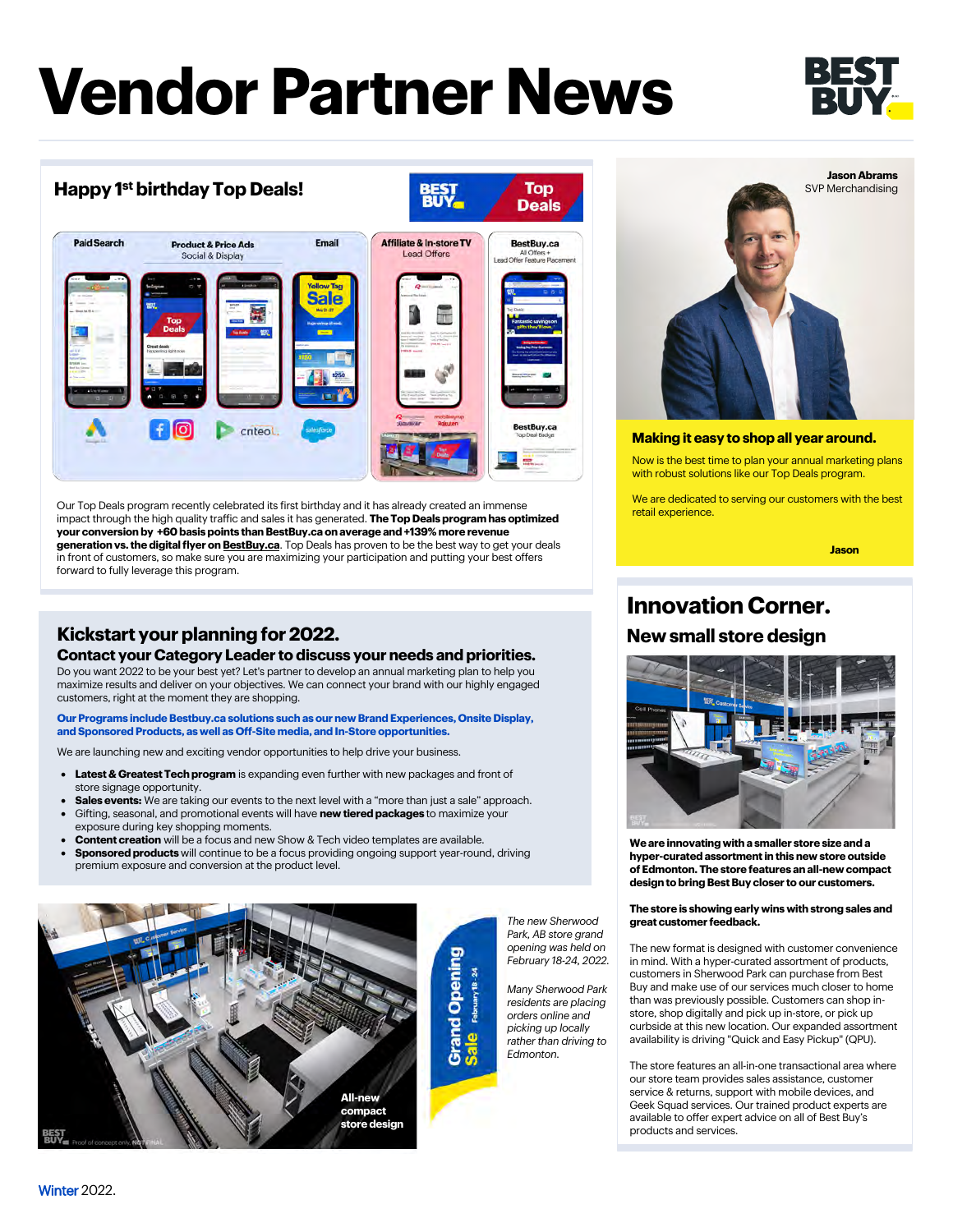# **Vendor Partner News**



#### **Best Buy gives back in 2021**

Each year, we look back at how our company has impacted those who need it across the country. We couldn't be more proud of the ways our team members supported the causes that matter most to them in 2021. A highlight for us was working closely with you on more giving opportunities than ever.

Our purpose of enriching lives through technology propelled our social impact efforts and was at the heart of our giving initiatives throughout the year.



## **Media Coverage**

#### **Looking back... Boxing Day coverage**



- [Shoppers snap up Boxing Day deals in Calgary stores. Reach: 10,100,000](https://globalnews.ca/news/8474854/boxing-day-deals-in-calgary/) • [Winnipeggers brave cold weather for Boxing Day deals.](https://www.cbc.ca/news/canada/manitoba/winnipeg-boxing-day-2021-1.6298500) Reach: 6,330,000
- [Canadians preparing to shop for Boxing Week despite 'softer' sales,](https://globalnews.ca/news/8474403/boxing-week-survey-covid-canada/) inventory: survey. Reach: 10,100,000
- 
- [Calgarians brave the cold weather and Omicron in search of Boxing Day deals.](https://calgary.ctvnews.ca/calgarians-brave-the-cold-weather-and-omicron-in-search-of-boxing-day-deals-1.5720147) Reach: 17,100,000
- [Shoppers brave cold temperatures for Boxing Day sales in Vancouver. Reach: 10,100,000](https://globalnews.ca/news/8474904/boxing-day-vancouver/) • [Winnipeggers enjoy Boxing Day amid rising pandemic pressure.](https://winnipeg.ctvnews.ca/winnipeggers-enjoy-boxing-day-amid-rising-pandemic-pressure-1.5720174) Reach: 17,100,000
- 



*Jablonski braved the cold to wait in line for deals on camera equipment on Boxing Day. (Erin Brohman/CBC)*

*Photographer Mikey* 

## **Digital Marketing Looking back... celebrating**

### **wins this holiday season**

During this Holiday season, we reached 97% of Canadians with our multi-channel media buy. Through digital media alone we reached 15M users per week, with an average frequency of 3 impressions per day per person.

The traffic that this powerful reach generated for our stores and BestB[uy.ca](www.bestbuy.ca) significantly contributed to the great holiday results we achieved together.





*Canadian shoppers reached with our multichannel media buy*

*Impressions per day per person during the holidays*

*Number of digital media users per week*

#### **We are moving.**

Effective April 1, 2022, the mailroom address for our new Canadian Headquarters for Best Buy Canada will be:

#### **Suite 102 - 425 West 6th Avenue Vancouver, British Columbia V5Y lL3**

Please amend your records accordingly. Any questions

#### **Kicking off 2022: Blue Shirt Tour Health & Fitness Health and Fitness was heavily promoted by our Blue Shirts on our January media tour. Here is some of the national coverage we received:**

- [The Best Tech for your Fitness and Wellness Journey - CTV Vancouver with Roopsy Sharma](https://bc.ctvnews.ca/video?clipId=2355958&binId=1.1184756&playlistPageNum=1)
- [Best Buy Canada Health Tech - CTV Calgary with Store Leader Cooper Holm](https://calgary.ctvnews.ca/video?clipId=2354151&binId=1.1201941&playlistPageNum=1)
- [Technology for Health & Wellness - CTV Edmonton with Store Leader Ryan Strachan](https://edmonton.ctvnews.ca/video?clipId=2362143&binId=1.1203468&playlistPageNum=1)

may be directed to your Category Leader. **If you want your products to be part of a Blue Shirt tour in 2022, speak with your Category Leader.**